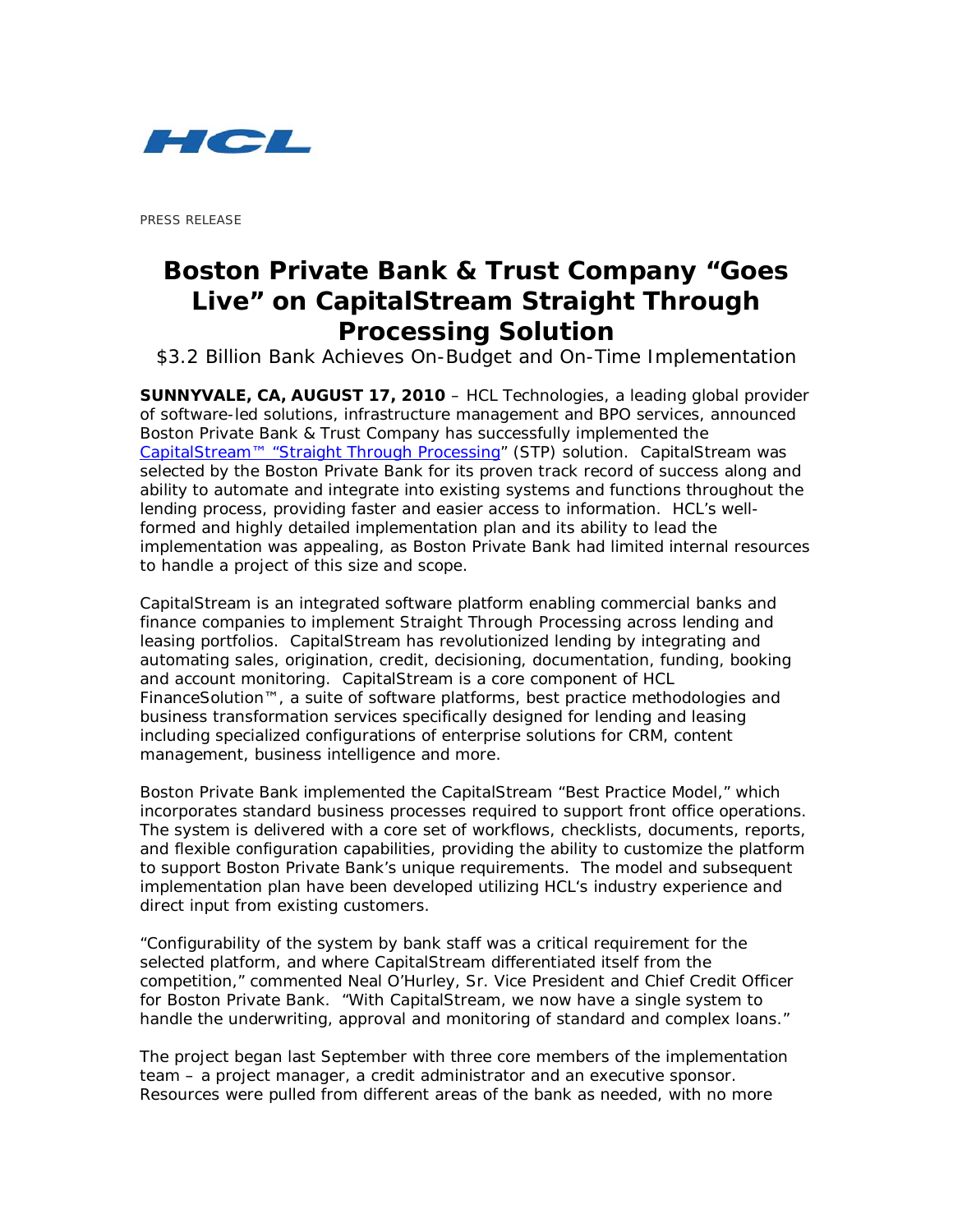than seven people working on the project at any given time. Other than the project manager who dedicated the majority of his time to the project, and the system admin (credit administration manager) who was fully dedicated on several occasions, it wasn't necessary for anyone else at the Bank to commit more than 50 percent of their time to the implementation.

"HCL provided a realistic implementation timetable and very clearly defined the benchmarks that needed to be achieved prior to moving to the next step," stated Tim Rowell, Project Manager for Boston Private Bank. "Communication both internally and with HCL was key to our success. We had a daily call with the involved parties so everyone was on the same page and any issues could be resolved on an ongoing basis."

"We are very pleased to have another successful on-time and on-budget midsize bank implementation," states Mike Pennell, Vice President, HCL CapitalStream Lending Group. "By implementing the CapitalStream "Best Practice" model, Boston Private Bank gets the best of both worlds – industry leading best practices that can adapt to their specific needs and easy accommodation for future growth and expansion."

# # #

#### **About HCL**

HCL is a \$5 billion leading global Technology and IT Enterprise that comprises two companies listed in India – HCL Technologies & HCL Infosystems. Founded in 1976, HCL is one of India's original IT garage start-ups, a pioneer of modern computing, and a global transformational enterprise today. Its range of offerings spans Product Engineering, Custom & Package Applications, BPO, IT Infrastructure Services, IT Hardware, Systems Integration, and distribution of ICT products across a wide range of focused industry verticals. The HCL team comprises over 64,000 professionals of diverse nationalities, who operate from 26 countries including over 500 points of presence in India. HCL has global partnerships with several leading Fortune 1000 firms, including leading IT and Technology firms. For more information, please visit [www.hcl.com.](http://www.hcl.com/)

#### **About HCL Technologies**

HCL Technologies is a leading global IT services company, working with clients in the areas that impact and redefine the core of their businesses. Since its inception into the global landscape after its IPO in 1999, HCL focuses on 'transformational outsourcing', underlined by innovation and value creation, and offers integrated portfolio of services including software-led IT solutions, remote infrastructure management, engineering and R&D services and BPO. HCL leverages its extensive global offshore infrastructure and network of offices in 26 countries to provide holistic, multi-service delivery in key industry verticals including Financial Services, Manufacturing, Consumer Services, Public Services and Healthcare. HCL takes pride in its philosophy of 'Employee First' which empowers our 64,557 transformers to create a real value for the customers. HCL Technologies, along with its subsidiaries, had consolidated revenues of US\$ 2.7 billion (Rs. 12,565 crores), for the year ended on 30th June 2010. For more information, please visit [www.hcltech.com.](http://www.hcltech.com/)

#### **Forward-looking Statements**

Certain statements in this release are forward-looking statements, which involve a number of risks, uncertainties, assumptions and other factors that could cause actual results to differ materially from those in such forward-looking statements. All statements, other than statements of historical fact are statements that could be deemed forward-looking statements, including but not limited to the statements containing the words 'planned,' 'expects,' 'believes,' 'strategy,' 'opportunity,' 'anticipates,' 'hopes' or other similar words. The risks and uncertainties relating to these statements include, but are not limited to, risks and uncertainties regarding impact of pending regulatory proceedings, fluctuations in earnings, our ability to manage growth, intense competition in IT services, Business Process Outsourcing and consulting services including those factors which may affect our cost advantage, wage increases in India, customer acceptances of our services, products and fee structures, our ability to attract and retain highly skilled professionals, our ability to integrate acquired assets in a cost effective and timely manner, time and cost overruns on fixed-price, fixed-time frame contracts, client concentration, restrictions on immigration, our